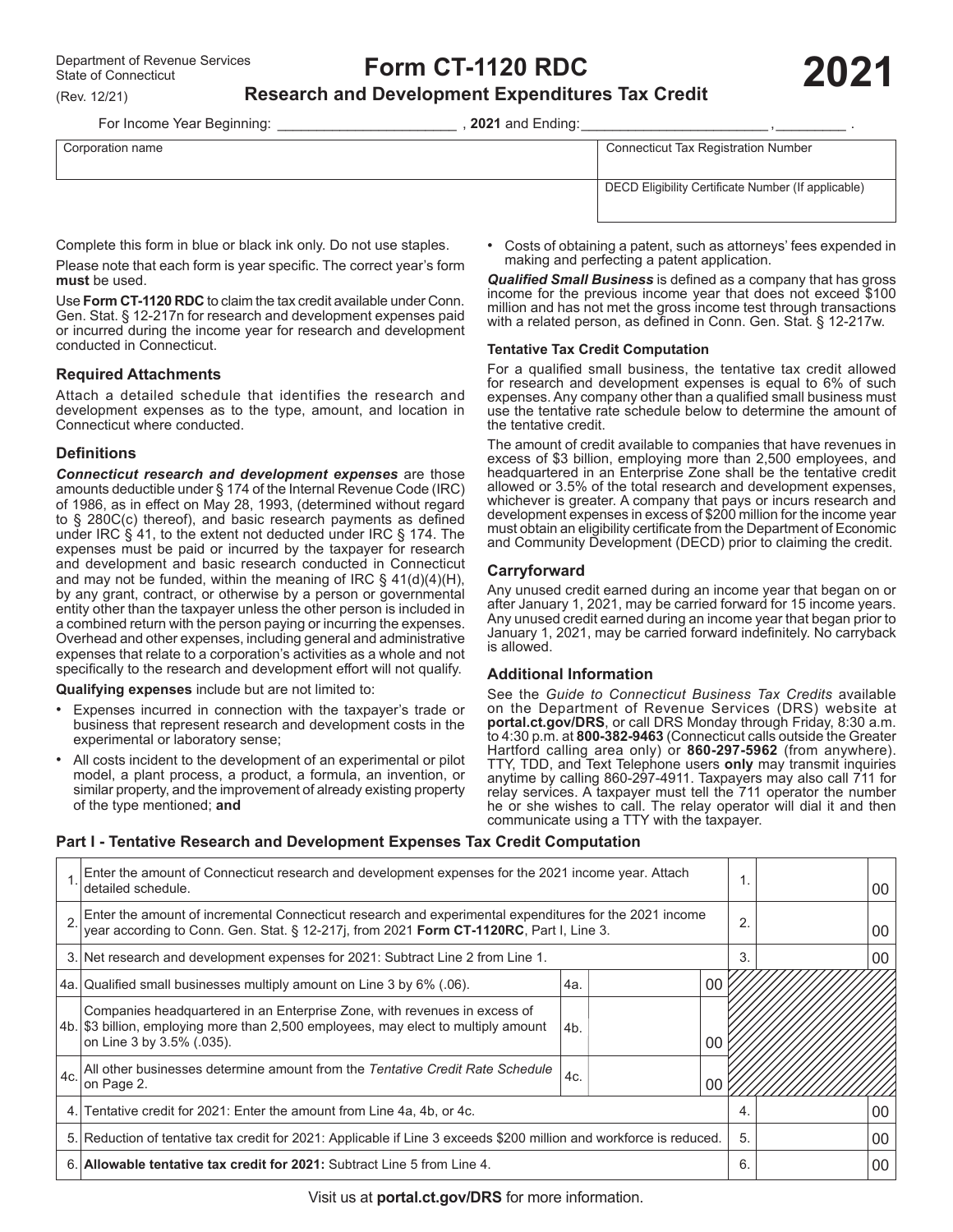### **Tentative Tax Credit Rate Schedule**

| If Net Research and Development Expenses (Line 5) are:  | The tentative tax credit allowed is:            |  |  |  |  |
|---------------------------------------------------------|-------------------------------------------------|--|--|--|--|
| \$50 million or less                                    | 1% of Net Research and Development Expenses     |  |  |  |  |
| more than \$50 million but not more than \$100 million  | $$500,000 + 2\%$ of amount over \$50 million    |  |  |  |  |
| more than \$100 million but not more than \$200 million | \$1.5 million + 4% of amount over \$100 million |  |  |  |  |
| more than \$200 million                                 | \$5.5 million + 6% of amount over \$200 million |  |  |  |  |

### **Part II - Research and Development Expenses Tax Credit Computation**

|                | Allowable tentative tax credit for 2021 from Part I, Line 6.                                                                                                                                                                                                                                                                                                            |                | 00 |    |    |
|----------------|-------------------------------------------------------------------------------------------------------------------------------------------------------------------------------------------------------------------------------------------------------------------------------------------------------------------------------------------------------------------------|----------------|----|----|----|
| 2.             | Multiply Line 1 by 331/ <sub>3</sub> % (.3333).                                                                                                                                                                                                                                                                                                                         |                |    |    | 00 |
| 3.             | Enter the 2021 Connecticut Corporation Business Tax liability or, in the case of a Combined Unitary<br>Corporation Business Tax Return, the combined group's total Corporation Business Tax liability, due after<br>the application of the total amount of Connecticut Corporation Business Tax credits except the Research and<br>Development Expenditures tax credit. |                |    |    | 00 |
| 4.             | Multiply Line $3$ by $50\%$ (.50).                                                                                                                                                                                                                                                                                                                                      |                |    | 4. | 00 |
| 5a.            | 5a<br>Multiply Line 1 by two (2).<br>00                                                                                                                                                                                                                                                                                                                                 |                |    |    |    |
| 5b.            | Enter 90% (.90) of Line 3.                                                                                                                                                                                                                                                                                                                                              | 5 <sub>b</sub> | 0C |    |    |
| 5.             | Enter the lesser of Line 5a or Line 5b.                                                                                                                                                                                                                                                                                                                                 |                |    |    | 00 |
| 6.             | Enter the greater of Line 4 or Line 5.                                                                                                                                                                                                                                                                                                                                  |                |    | 6. | 00 |
| $\overline{7}$ | 2021 Research and Development Expenditures tax credit: Enter the lesser of Line 2 or Line 6 here and on<br>Form CT-1120K, Part I-C, Column B.                                                                                                                                                                                                                           |                |    | 7. | 00 |

# **Exchange of Tax Credit**

A taxpayer whose gross income does not exceed \$70 million and who cannot take the credit as a result of having no tax liability under the Corporation Business Tax, may elect to carry 100% of the credit forward or may be eligible to exchange the credit with the state for a credit refund equal to 65% of its value, subject to certain limitations. See *Conn. Gen. Stat. § 12‑217ee*. See **Form CT-1120 XCH**, *Application for Exchange of Research and Development or Research and Experimental Expenditures Tax Credits by a Qualified Small Business,* for eligibility.

Only tax credits earned in the current year and entitled to be claimed in the current year may be exchanged.

# **Application Procedure for Exchange of Tax Credits**

File Form CT‑1120 XCH separately from **Form CT-1120**, *Corporation Business Tax Return*, or **Form CT-1120CU**, *Combined Unitary Corporation Business Tax Return*.

Attach **Form CT-1120RC**, *Research and Experimental Expenditures Tax Credit*, or **Form CT-1120 RDC**, *Research and Development Expenditures Tax Credit*, and all required supporting schedules and documentation to Form CT‑1120 XCH.

At the same time as filing Form CT-1120 or Form CT-1120CU, mail the completed application and supporting information to:

> Department of Revenue Services Corporation Tax Audit Unit Attn: XCH 450 Columbus Blvd Ste 1 Hartford CT 06103-1837

Check the box at the top of Form CT‑1120 or Form CT‑1120CU, to indicate that you are exchanging research and development tax credits and enter the amount of credit refund requested.